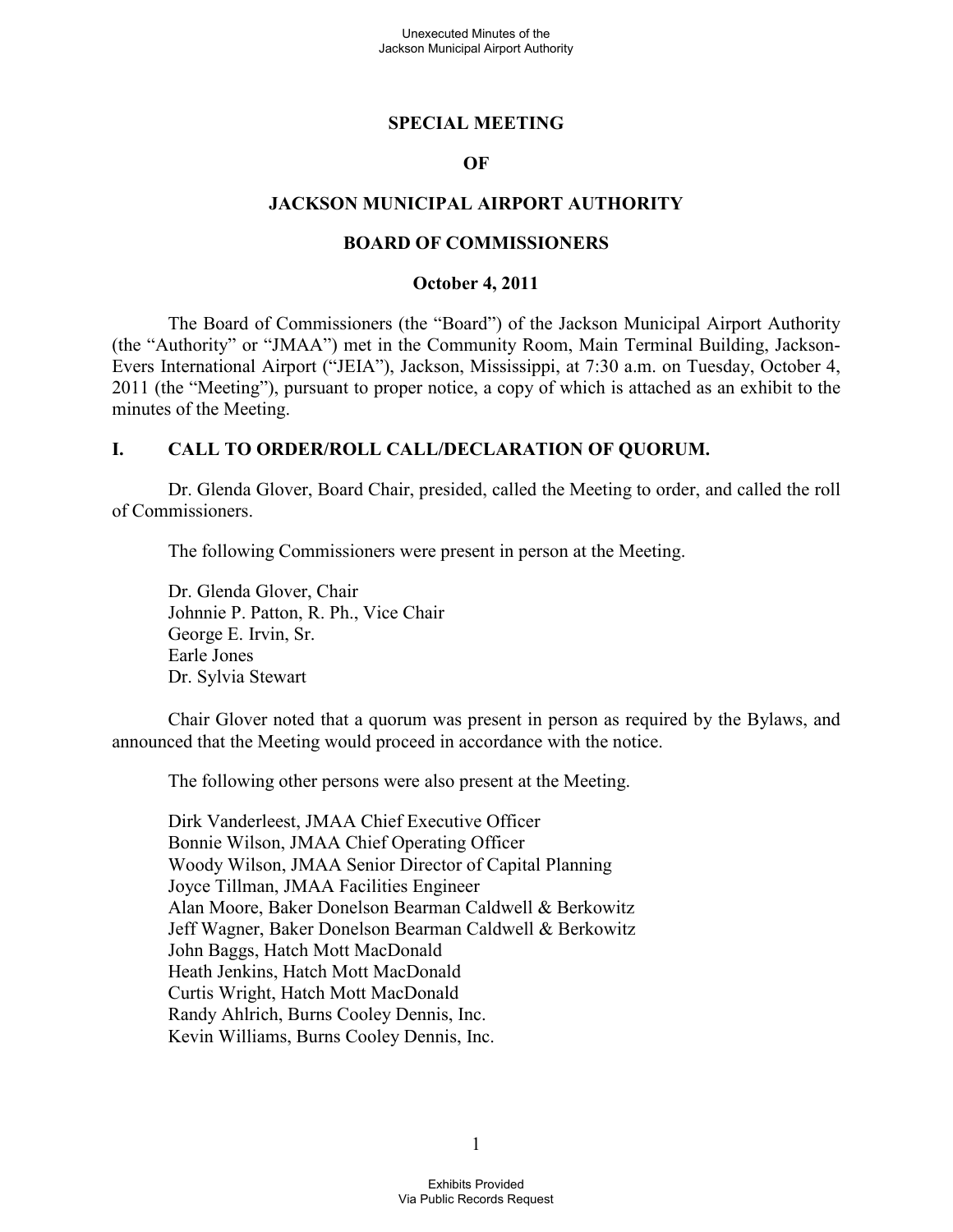### **II. STATUS REPORT REGARDING JMAA CONTRACT NO. 007-09-359, EAST PARALLEL RUNWAY 16L/34R PAVEMENT REHABILITATION, JEIA.**

At Chair Glover's request, Mr. Moore said that this matter was on the agenda in order for the project professionals and consultants to brief the Board on the current status of Contract No. 007-09-359, East Parallel Runway 16L/34R Pavement Rehabilitation at JEIA (the "Pavement Project"). Mr. Moore said that the contractor recently threatened in writing to sue Burns Cooley Dennis ("BCD"), a subcontractor to Hatch Mott MacDonald ("HMM"), the Authority's professional engineer for the Pavement Project. Mr. Moore said if the contractor sued BCD, it was highly likely that the contractor would also sue the Authority. Mr. Moore also said that unless the contractor returns to work in accordance with the project contract, JMAA would have to consider terminating the contractor, which would likely lead to litigation. Mr. Moore then discussed the grounds allowed under Mississippi law for going into Executive Session, which include discussion and action regarding litigation strategy. Accordingly, Mr. Moore suggested that the Board consider going into Closed Session for the limited purpose of discussing whether to enter Executive Session for the limited purpose of discussing the status of the Pavement Project, including possible litigation strategy.

#### **A. Closed Session.**

At approximately 7:35 a.m., after discussion, upon motion duly made by Commissioner Irvin, seconded by Commissioner Patton, and unanimously approved by the affirmative votes of all Commissioners present, the Board adopted a resolution authorizing the Board to enter Closed Session for the limited purpose of considering whether to enter Executive Session for the limited purpose of discussing the status of the Pavement Project, including possible litigation strategy.

The Board asked everyone present at the Meeting to remain during the Closed Session.

# **B. Executive Session.**

At approximately 7:36 a.m., upon motion duly made by Commissioner Irvin, seconded by Commissioner Patton, and unanimously approved by the affirmative votes of all Commissioners present, the Board voted to enter into Executive Session for the limited purpose of discussing the status of the Pavement Project, including possible litigation strategy.

The Board asked everyone present during the Closed Session to remain for the Executive Session.

Mr. Wagner then informed those outside the Meeting that the Board had voted to enter Executive Session for the limited purpose of discussing the status of the Pavement Project, including possible litigation strategy.

The Board then met in Executive Session.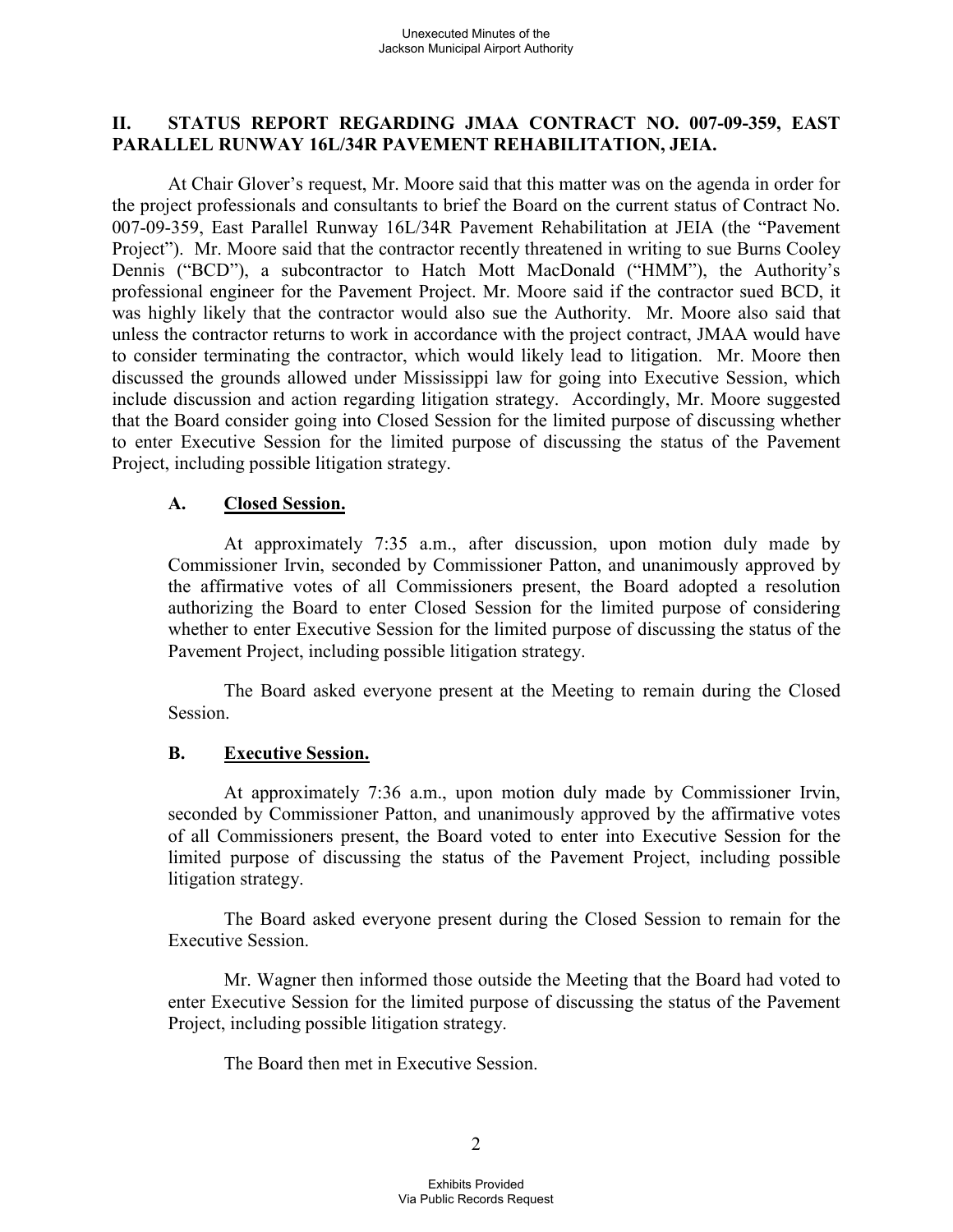### **C. Open Session.**

At approximately 8:10 a.m., the Board reconvened the Meeting in Open Session. Chair Glover invited the staff of the Authority and the general public back into the Meeting, but no one joined the Meeting who was not already present.

Chair Glover announced that, during the Executive Session, the Board had received a briefing on the status of the Pavement Project from HMM and BCD, including action recommendations. Chair Glover said that after discussion, the Board unanimously adopted a resolution approving and authorizing HMM, BCD and the Authority's legal counsel to accomplish certain recommended actions with respect to the Pavement Project.

# **III. PROPOSED CHANGE IN THE NAME OF JACKSON-EVERS INTERNATIONAL AIRPORT.**

Chair Glover and Vice Chair Patton reported to the Board on a meeting they attended the previous day of the Jackson City Council Planning Committee (the "Planning Committee Meeting"). City Council members present at the Planning Committee Meeting were Tony Yarber (Committee Chair), Frank Bluntson (Council President) and Charles Tillman. JMAA representatives present at the Planning Committee Meeting were Chair Glover, Vice Chair Patton, Mr. Vanderleest and Mr. Moore.

Chair Glover said that at the outset of the Planning Committee Meeting, a letter from the Jackson City Attorney's Office was read, which set forth the history of the name change from Jackson International Airport to Jackson-Evers International Airport.

Chair Glover and Vice Chair Patton said that the Planning Committee Meeting was very friendly and cordial, and that the three City Council members who were present asked JMAA to consider changing the name of Jackson-Evers International Airport to clarify that the airport is named for Medgar Wiley Evers.

Chair Glover said that she responded by saying that she appreciated the positive and cooperative tone expressed by Councilmen Yarber, Bluntson and Tillman; that she personally supported clarifying for whom the airport was named, so long as "Jackson" remained the first word in the airport name; and that the Board had scheduled this Meeting to discuss the matter.

Commissioner Stewart concurred with the importance of maintaining "Jackson" in the airport name.

Chair Glover then expressed her personal commitment to making sure that everyone knows that the airport is named for Medgar Evers, citing her father's friendship with Mr. Evers and Mr. Evers's remarkable leadership in the Civil Rights movement in Mississippi.

Each of the other Commissioners agreed and expressed their support for clarifying that the airport is named for Medgar Evers.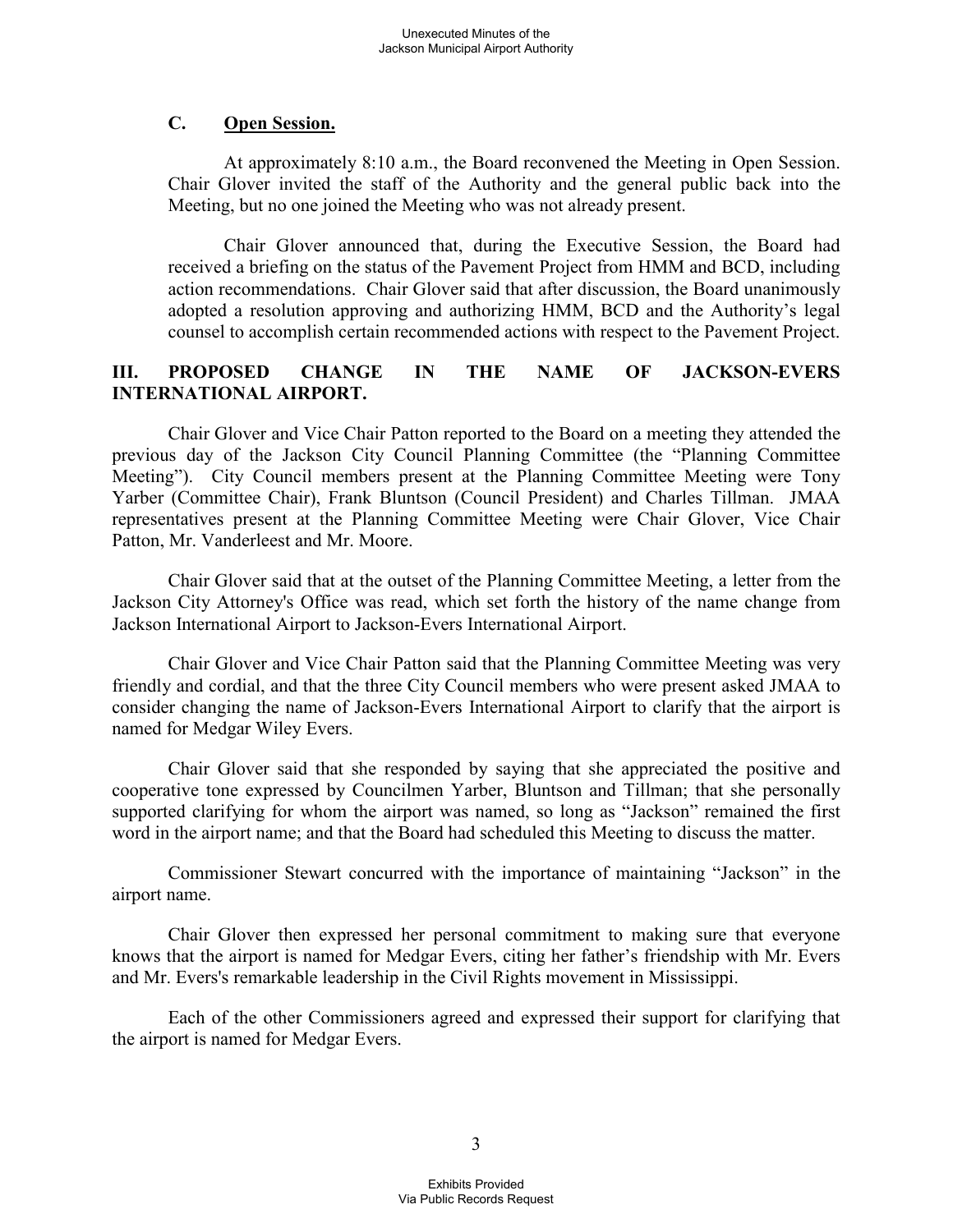After further discussion, upon motion duly made by Commissioner Stewart, seconded by Commissioner Irvin, and unanimously approved by the affirmative votes of all Commissioners present, the Board adopted the following resolution.

### **RESOLUTION SUPPORTING CHANGING THE NAME OF JACKSON – EVERS INTERNATIONAL AIRPORT TO JACKSON – MEDGAR WILEY EVERS AIRPORT**

**WHEREAS**, after considerable discussion with the Evers family, the Jackson City Council (the "Council"), Ms. Ineva Pittman and other community leaders and representatives, on December 14, 2004, the Board of Commissioners (the "Board") of the Jackson Municipal Airport Authority ("JMAA" and/or the "Authority") changed the name of Jackson International Airport (the "Airport") to Jackson-Evers International Airport to honor Medgar Wiley Evers; and

**WHEREAS**, concurrent with its decision to rename the Airport, the Board committed to developing a first-class pavilion in the main terminal building at the Airport to honor the life and achievements of Medgar Wiley Evers and the achievements of other African Americans in Mississippi; and

**WHEREAS**, the Medgar Wiley Evers Pavilion at the Airport was dedicated on June 4, 2009; and

**WHEREAS**, Council members recently asked the Board to consider changing the name of the Airport again to make clear that the Airport is named for one individual, Medgar Wiley Evers; and

**WHEREAS**, the Board agrees that it is important to ensure that everyone knows that the Airport is named for Medgar Wiley Evers, and the Board continues to believe that retaining the name of the City of Jackson (the "City") in the Airport name is necessary to properly promote the City;

**NOW, THEREFORE, BE IT RESOLVED**, the Board hereby (i) expresses its appreciation to the Council members for suggesting that the name of the Airport be changed to clarify that it is named in honor of Medgar Wiley Evers; (ii) pledges to collaborate with the City Council on this matter; (iii) states that it is receptive to changing the name of the Airport and recommends that the Airport be renamed "Jackson - Medgar Wiley Evers International Airport; and (iv) directs the Authority's staff to identify steps required and costs to be incurred in connection with changing the name of the Airport to Jackson - Medgar Wiley Evers International Airport.

# **IV. OTHER MATTERS.**

# **A. American Airlines.**

Commissioner Stewart advised the Board that she recently heard that American Airlines is considering filing for bankruptcy.